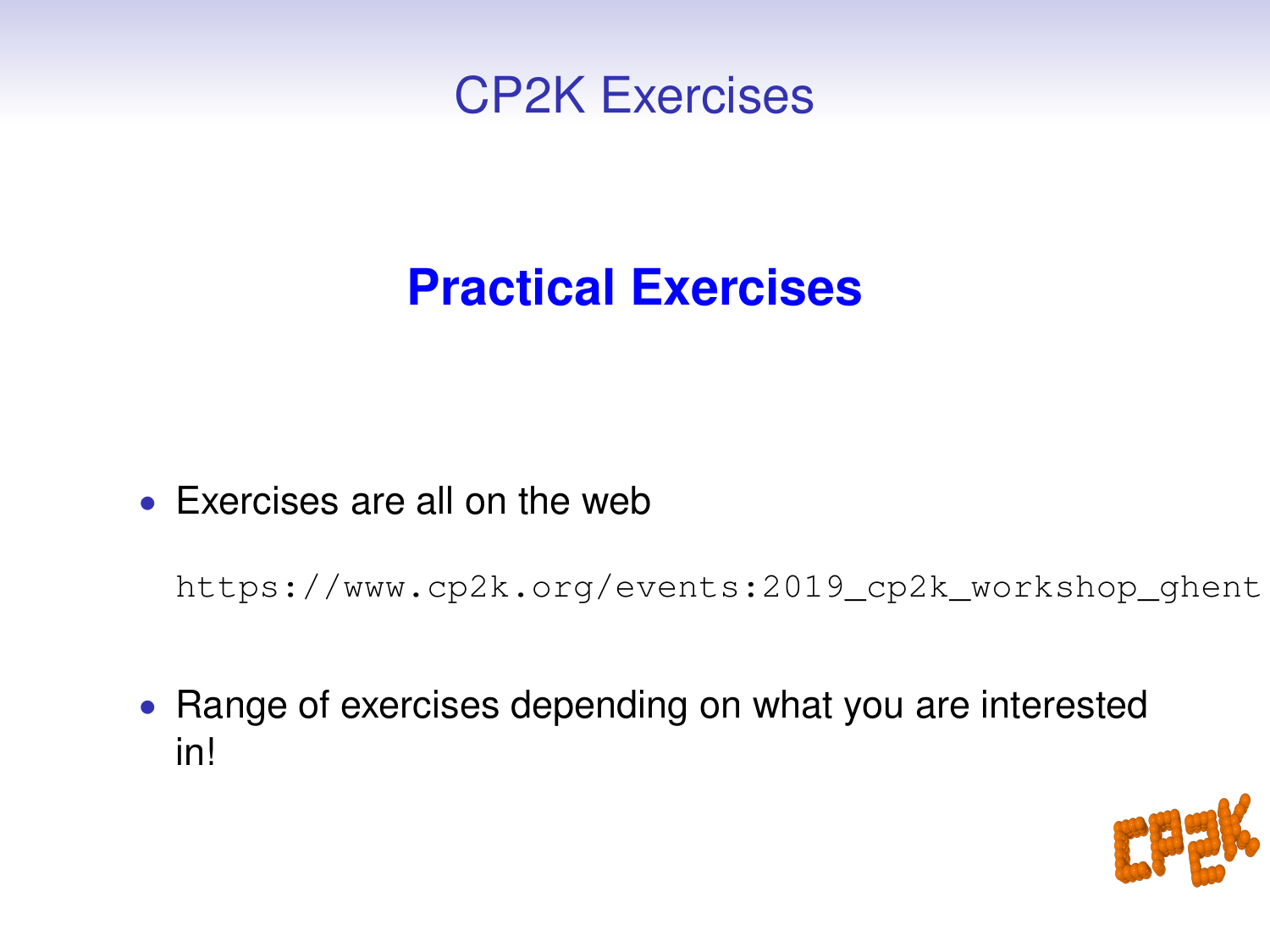# For CP2K Beginners

- 'HowTo' exercises on various basic functions of CP2K: Single-point energy & force calculation using DFT www.cp2k.org/howto:static\_calculation
- How to converge the total energy w.r.t. the CUTOFF and REL\_CUTOFF www.cp2k.org/howto:converging\_cutoff www.cp2k.org/events:2018\_summer\_school: converging\_cutoff
- Experiment with SCF settings: www.cp2k.org/events:2018\_summer\_school:scf\_setup
- How to run geometry optimisation www.cp2k.org/howto:geometry\_optimisation

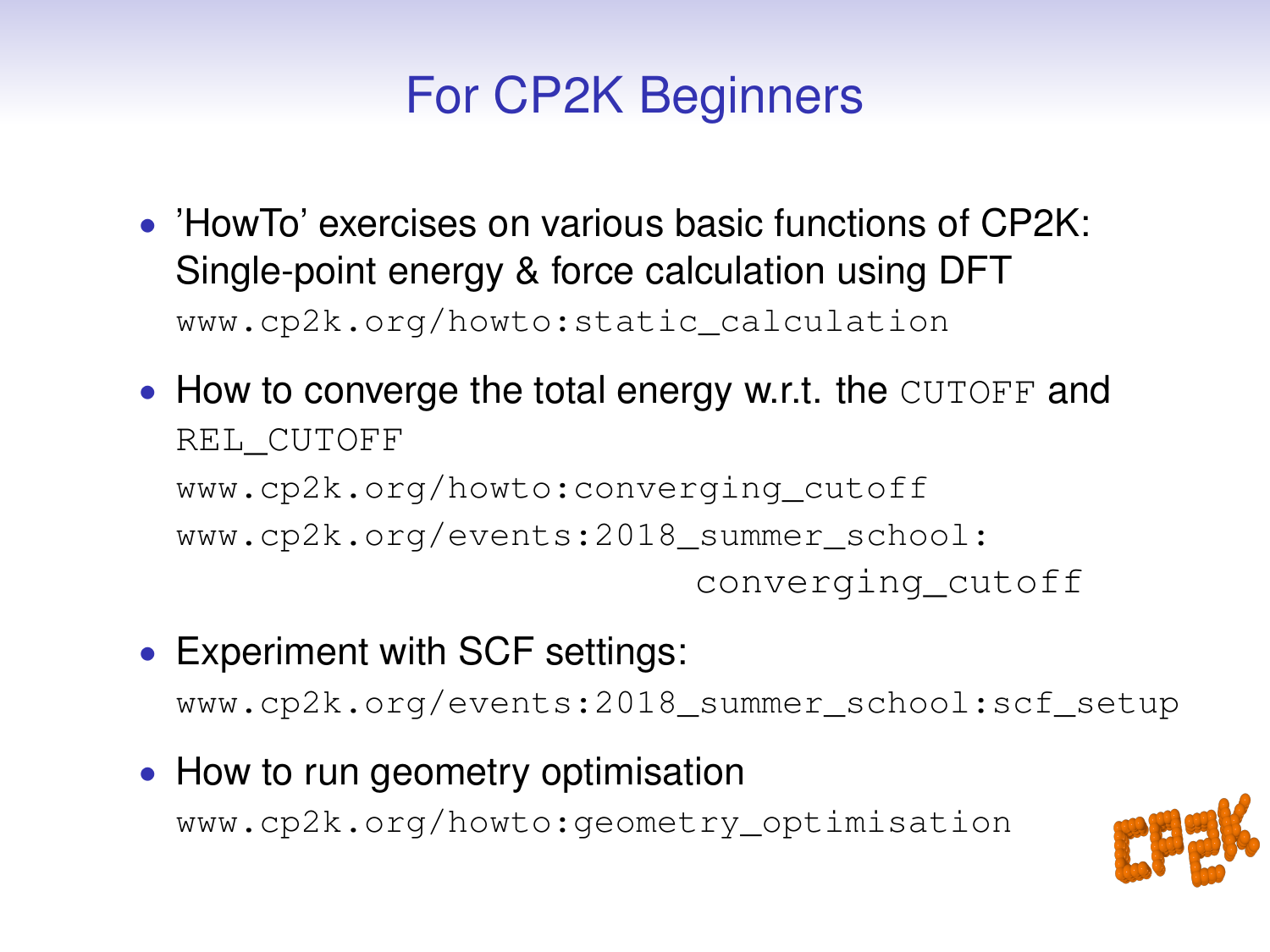## Intermediate Exercises

- Geometry and cell optimisation of NaCl clusters: www.cp2k.org/2016\_summer\_school: geometry\_and\_cell\_optimization
- 'Surface Science' using DFT with local functionals: www.cp2k.org/exercises:2016\_summer\_school:gga
- Running ab initio MD of liquid water: www.cp2k.org/exercises:2016\_summer\_school:aimd
- Hybrid functional calculations and dispersion corrections: www.cp2k.org/exercises:2016\_summer\_school:hfx

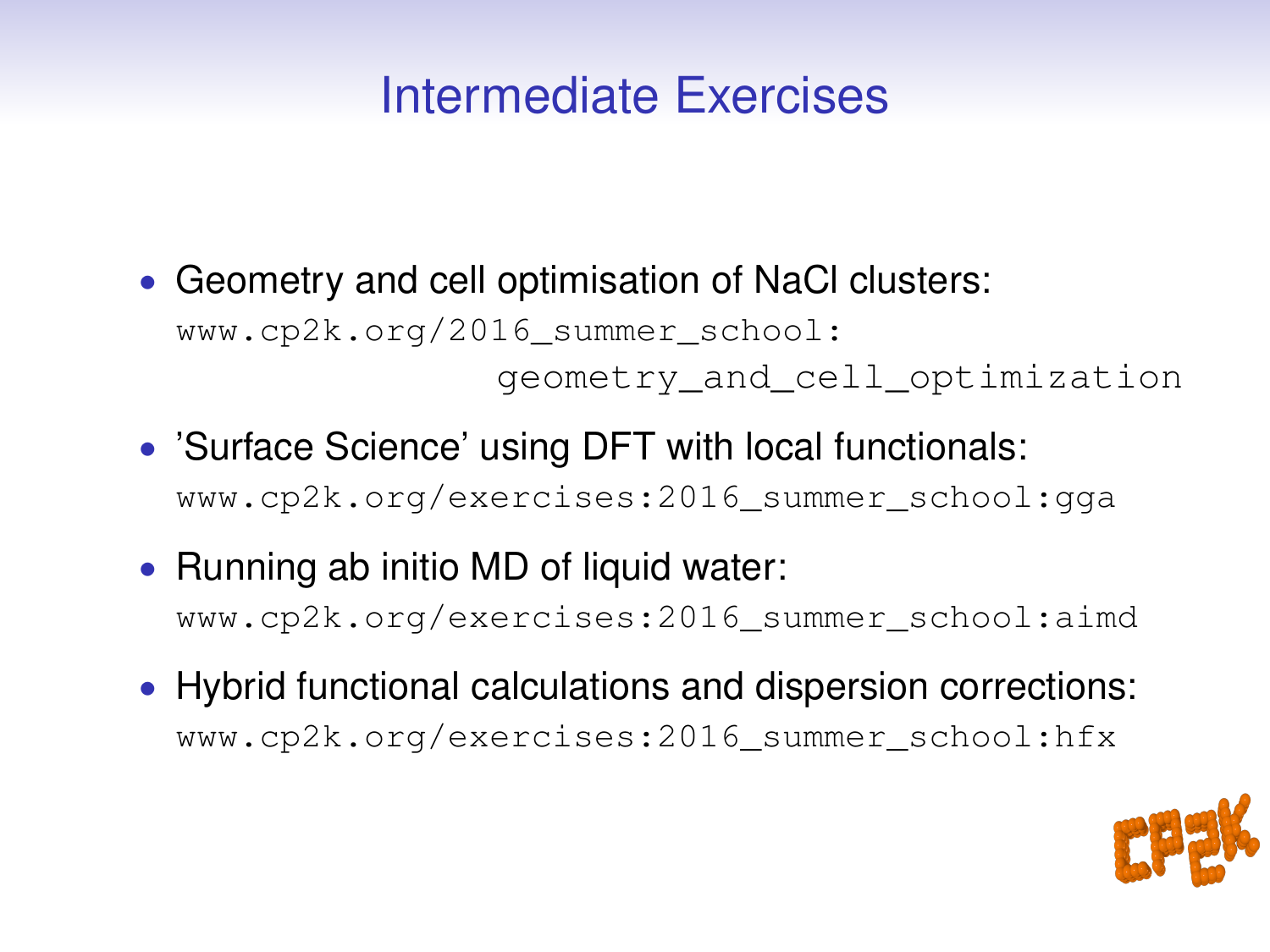### Intermediate Exercises

#### • Linear Scaling DFT:

www.cp2k.org/exercises:2015\_pitt:ls

#### • Electron correlation: MP2 and RPA: www.cp2k.org/exercises:2015\_pitt:mp2

### • QM/MM using GEEP:

www.cp2k.org/exercises:2016\_summer\_school:qmmm

#### • Excited state calculations:

www.cp2k.org/exercises:2016\_summer\_school:excited

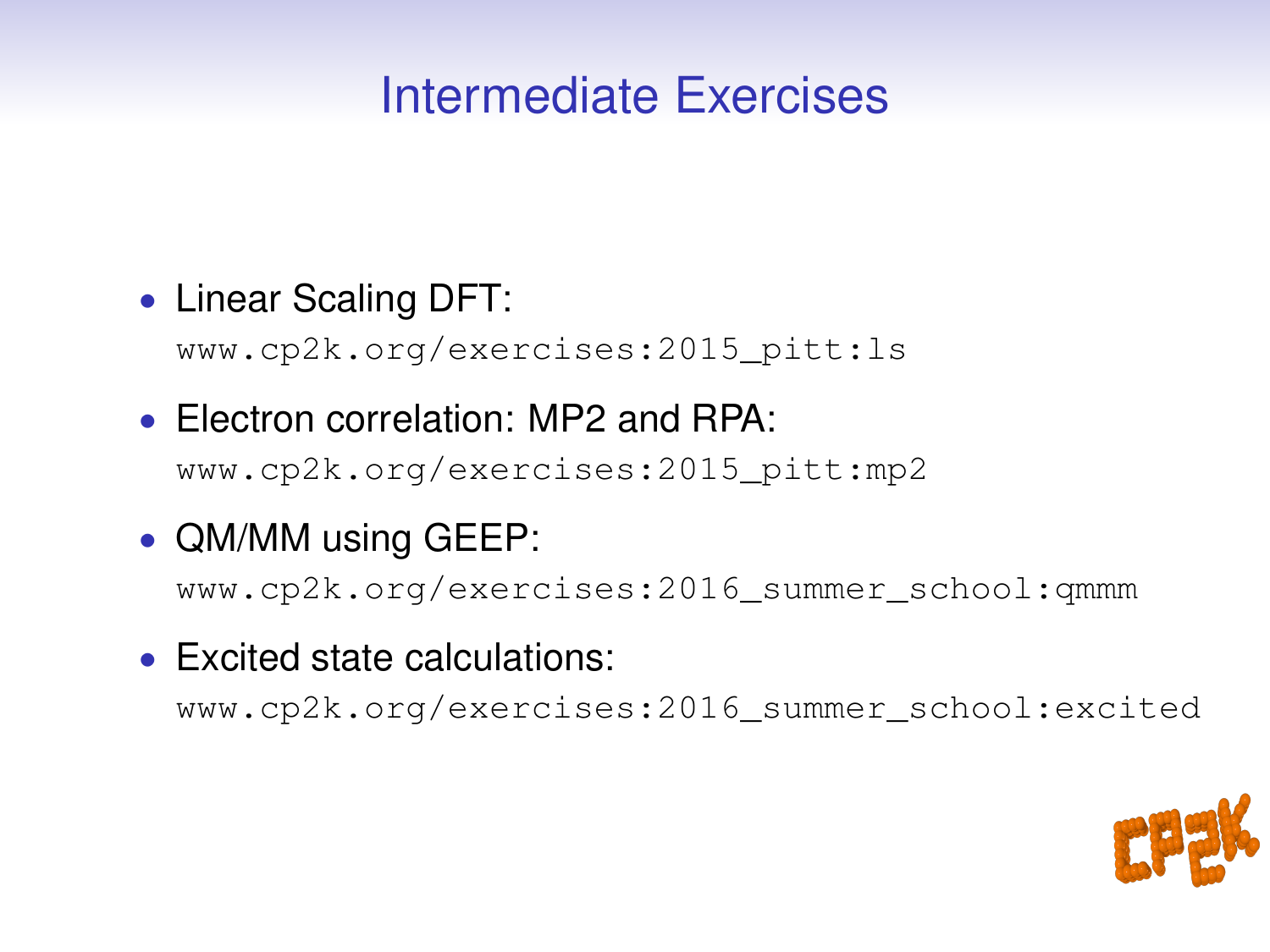## Extended Exercises

• Metadynamics calculations:

www.cp2k.org/exercises:2015\_cecam\_tutorial:mtd1

• QM/MM of Urea in water:

www.cp2k.org/exercises:2015\_cecam\_tutorial:urea

- Adsorption on metallic surfaces (Nudged Elastic Band): www.cp2k.org/exercises:2015\_cecam\_tutorial:neb
- Force-field calculations on a protein: www.cp2k.org/exercises:2015\_cecam\_tutorial:forcefield
- VIBRATIONAL ANALYSIS, NMR, X-Ray, DFT+U:

www.cp2k.org/